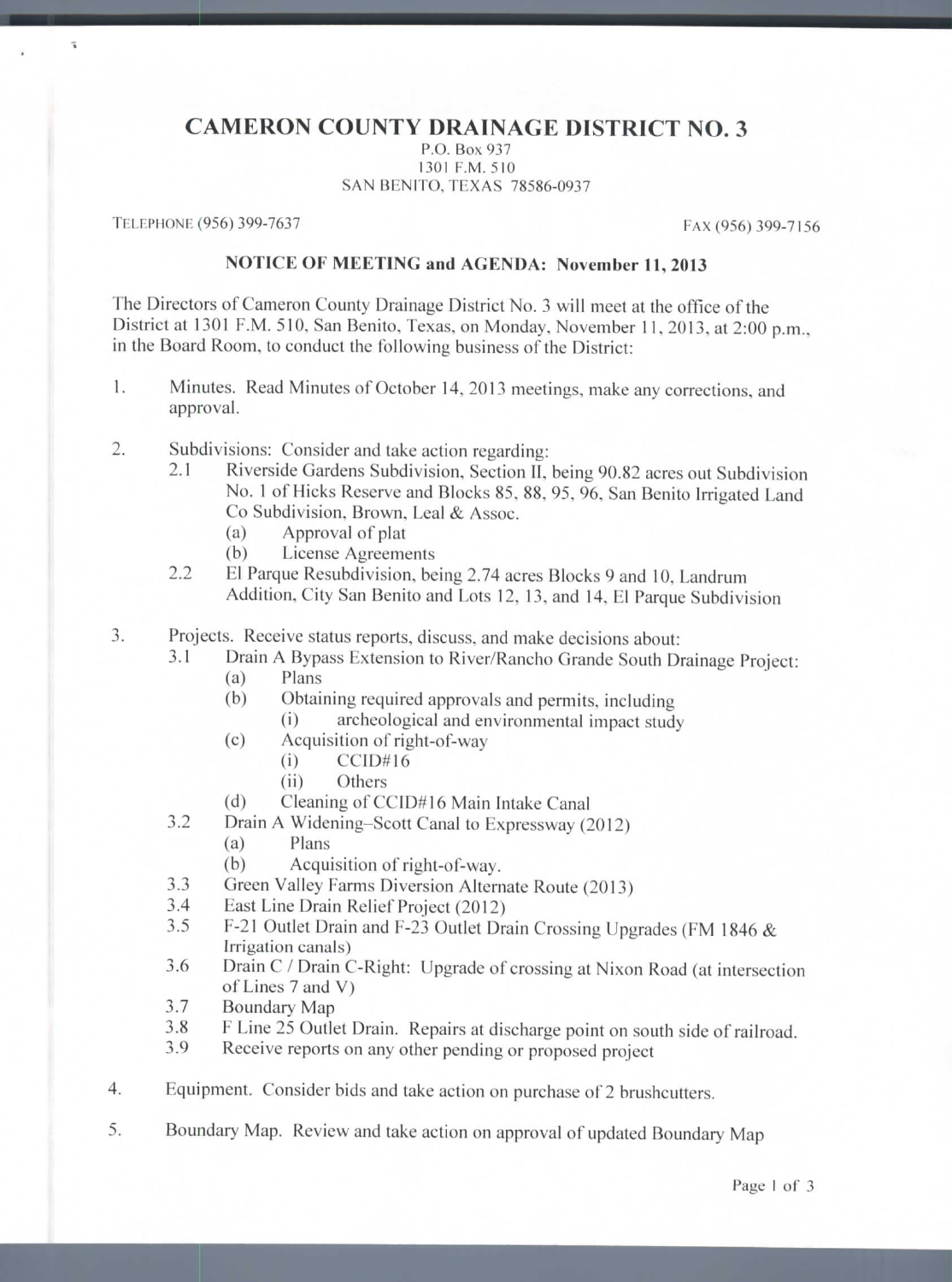Annexation: 6

ä,

- 6.1 Consider and take action on Petition of Cameron County Irrigation Disrict No. 2 that the District annex 12.11 acres out of Shares 5, 6, and 7, of the Upper or Western One-Third of the San Pedro de Carricitos Grant.
- 6.2 Report on annexation of 2.03 acres out of Partition Shares Five  $(5)$ , Six  $(6)$ , and Seven (7) in the partition of the Upper or Western One-Third of the San Pedro de Carricitos Grant
- 7. Uniforms. Ratify award of contract for employee uniforms
- 8. Rules. Review and take any necessary action on revision of District's rules
- 9. License Agreements/Permits/lnterlocal Cooperation Contracts
	- 9.1 Drain B-5: City of San Benito Stookey Road extension. Consider and take action on Interlocal Cooperation Contract
	- 9.2 Drain A-11, Drain LI-1A, and La Paloma County Park Drain: License Agreement for road crossings with embedded utilities, down drains, electric transmission line crossings, and sewer force main in drain right-of-way, for Riverside Gardens Subdivision, Section II
	- 9.3 Brown Drain No. 5: Request of East Rio Hondo Water Supply Corp. for 30 inch diameter water line crossing
	- 9.4 Texas Gas Service. Request for license agreement respecting natural gas line.
	- 9.5 Drain B-4: VDC Subdivision, Block 11, SBL&WCo-Down Drain Permit
	- 9.6 Drain C / Drain C-Right: Request of CRB Partners, LLC License for temporary golf cart crossing in Cottonwood Creek area.
	- 9.7 License for Down Drain for benefit of West 26.19 acres of Block 12, Parker Tract (owner: Rick Moses)
	- 9.8 Drain E-1 near intersection with Line 4–Cleofus Perkins: Request for Road Crossing
	- 9.9 Drain C/Drain C-Right: Down Drain Permit for Arbor Health Subdivision.
	- 9.10 Treasure Hills Relief Drain: Amendment of Permit for Utility Crossings for new VA Clinic to allow a manhole
	- 9.11 Drain D-2: Request for Down Drain
	- 9.12 Drain C-Right: Down Drain Permit for Harlingen Medical Center LP.
- 10. Reports. Receive reports and make decisions respecting the subject of such reports, including:
	- 10.1 Financial Report: October 2013
	- 10.2 Manager:
	- 10.3 Attorney:
	- 10.4 Engineer: Russell main drain and drainage facilities in Share 14, Espiritu Santo Grant-status of natural gas pipeline.
	- 10.5 Drain Supervisor: Monthly report
	- 10.6 City of San Benito (if present)
- 11. Wage Administration, Consider and take action respecting employee wages